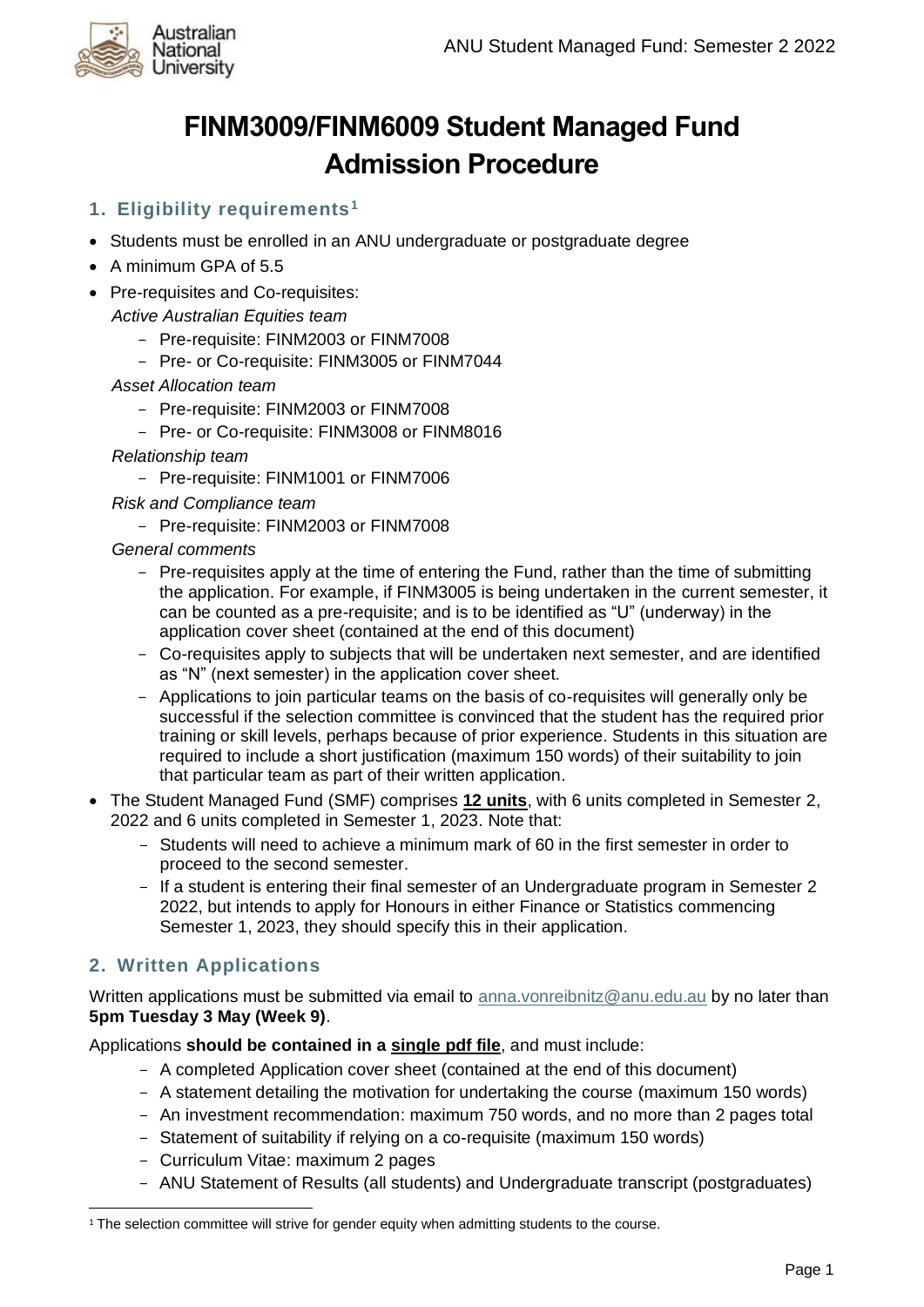

# **3. Investment Recommendation Guidelines**

The investment recommendation provides applicants with an opportunity to showcase their potential to research and communicate a recommended course of action in an investing context. If granted an interview, students will be asked questions regarding their recommendation, i.e. it provides a conversation topic.

Guidelines are left deliberately broad, and applicants are encouraged to select a subject with which they are comfortable. Examples of possible subjects include:

- Stock recommendation
- Asset class or Managed fund
- Asset allocation for a particular investor
- Economic outlook, and implications for financial markets, e.g. interest rates
- Any other investment opportunity of interest
- *If applying for the Relationship Team:* we would also welcome a recommendation on how to enhance the communication of SMF activities (see "Relevant links" below for SMF communication platforms)

The recommendation does not have to be specifically targeted towards the Student Managed Fund, but applicants are welcome to do so if they wish.

The team(s) that a student is applying for and the Finance courses they have competed will be taken into consideration in assessing the investment case and the application. For example, lower depth of investment analysis and understanding is expected from a student applying for the Relationship Team who has only undertaken Foundations of Finance, than a student applying for the Active Australian Equities team who has completed Corporate Valuation. However, a Relationship Team applicant would be expected to demonstrate strong communication skills.

#### **4. Timeline**

The intended timeline for admitting students into the SMF course is as follows:

| Written applications due          | 5pm Tuesday 3 May (Week 9) |
|-----------------------------------|----------------------------|
| Interviews held (via zoom)        | 6 May $-$ 13 May           |
| Successful applicants notified by | Friday 20 May (Week 11)    |

#### **5. Outline of teams within the SMF**

The SMF comprises the following teams:

- *Active Australian Equities (AAE) team*: roles include undertaking research and making investment proposals regarding the purchase and sale of Australian shares.
- *Asset Allocation (AA) team*: roles include undertaking research and making investment proposals regarding changes to the Fund's broad asset mix.
- *Relationship team (RT)*: roles include the communication of SMF activities to external parties including preparation of reports, managing social media platforms and fostering engagement with parties outside of the Fund.
- *Risk and Compliance (R&C) team*: roles include the monitoring of risks faced by the Fund, reporting on portfolio performance, and ensuring that the Fund complies with policy (including socially responsible investing).

## **6. Relevant links**

- SMF Website:<https://www.rsfas.anu.edu.au/rsfas-education/student-managed-fund/>
- SMF Facebook:<https://www.facebook.com/smfANU/>
- SMF LinkedIn:<https://au.linkedin.com/company/anu-smf>
- Course pages: undergraduate:<http://programsandcourses.anu.edu.au/course/FINM3009>; postgraduate:<http://programsandcourses.anu.edu.au/course/FINM6009>

Any further questions regarding applications should be sent to [anna.vonreibnitz@anu.edu.au.](mailto:anna.vonreibnitz@anu.edu.au)